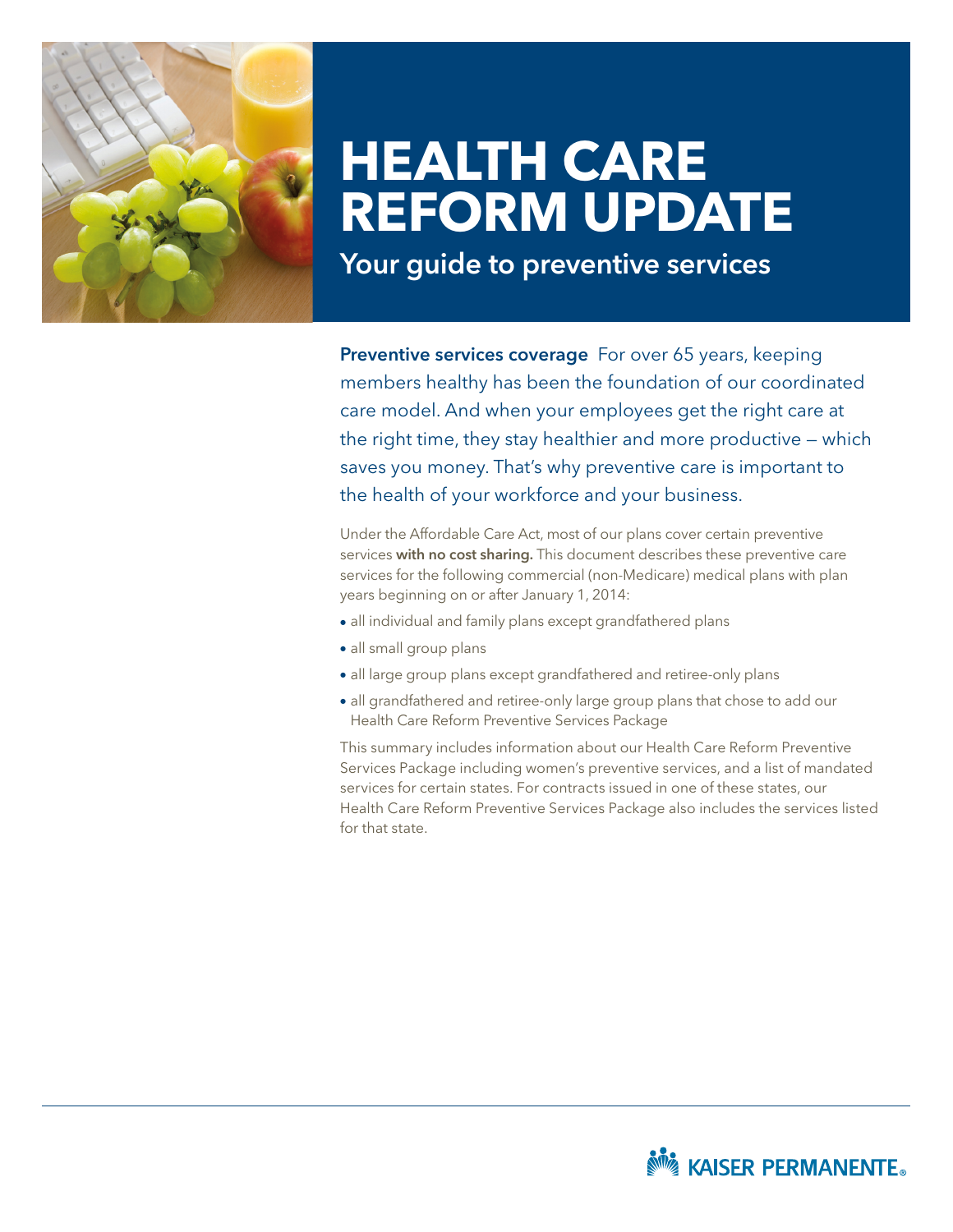# Our Health Care Reform Preventive Services Package

The following preventive services are covered without a copayment, coinsurance, or deductible when these services are delivered by a network provider.

## Preventive services for adults

- age-appropriate preventive medical examination
- discussion with primary care physician regarding alcohol misuse
- discussion with primary care physician regarding obesity and weight management
- one-time screening for abdominal aortic aneurysm by ultrasonography in men age 65 to 75 who have ever smoked
- **blood pressure screening** for all adults
- cholesterol screening for adults at higher risk of cardiovascular disease
- colon cancer screening for adults age 50 to 75
- **prostate cancer screening** in men age 50 to 75
- depression screening for adults
- type 2 diabetes screening for adults with high blood pressure
- discussion with primary care physician regarding aspirin for adults at higher risk of cardiovascular disease
- discussion with primary care physician regarding **diet counseling** for adults at higher risk for chronic disease
- $\bullet$  **immunizations** for adults (doses, recommended ages, and recommended populations vary): hepatitis A hepatitis B
- herpes zoster
- human papillomavirus
- influenza
- measles, mumps, rubella
- meningococcal
- pneumococcal
- o tetanus, diphtheria, pertussis
- varicella
- screening for all adults at higher risk for sexually transmitted infections and counseling for prevention of sexually transmitted infections, including:
- chlamydia
- gonorrhea
- o HIV
- syphilis
- discussion with primary care physician regarding **tobacco cessation**
- certain over-the-counter drugs when prescribed by a physician for preventive purposes, including:
- aspirin to reduce the risk of heart attack
- o oral fluoride for children to reduce the risk of tooth decay
- folic acid for women to reduce the risk of birth defects
- iron supplements for children to reduce the risk of anemia
- o female contraceptives that are approved by the Food and Drug Administration (FDA) and are generally available over the counter
- vitamin D supplements for adults to prevent falls

The required preventive services are based on recommendations by the United States Preventive Services Task Force, the Health Resources and Services Administration, and the Centers for Disease Control and Prevention. The services listed in this document may be subject to certain guidelines, such as age and frequency. They may be subject to cost sharing if they are not provided in accord with these guidelines.

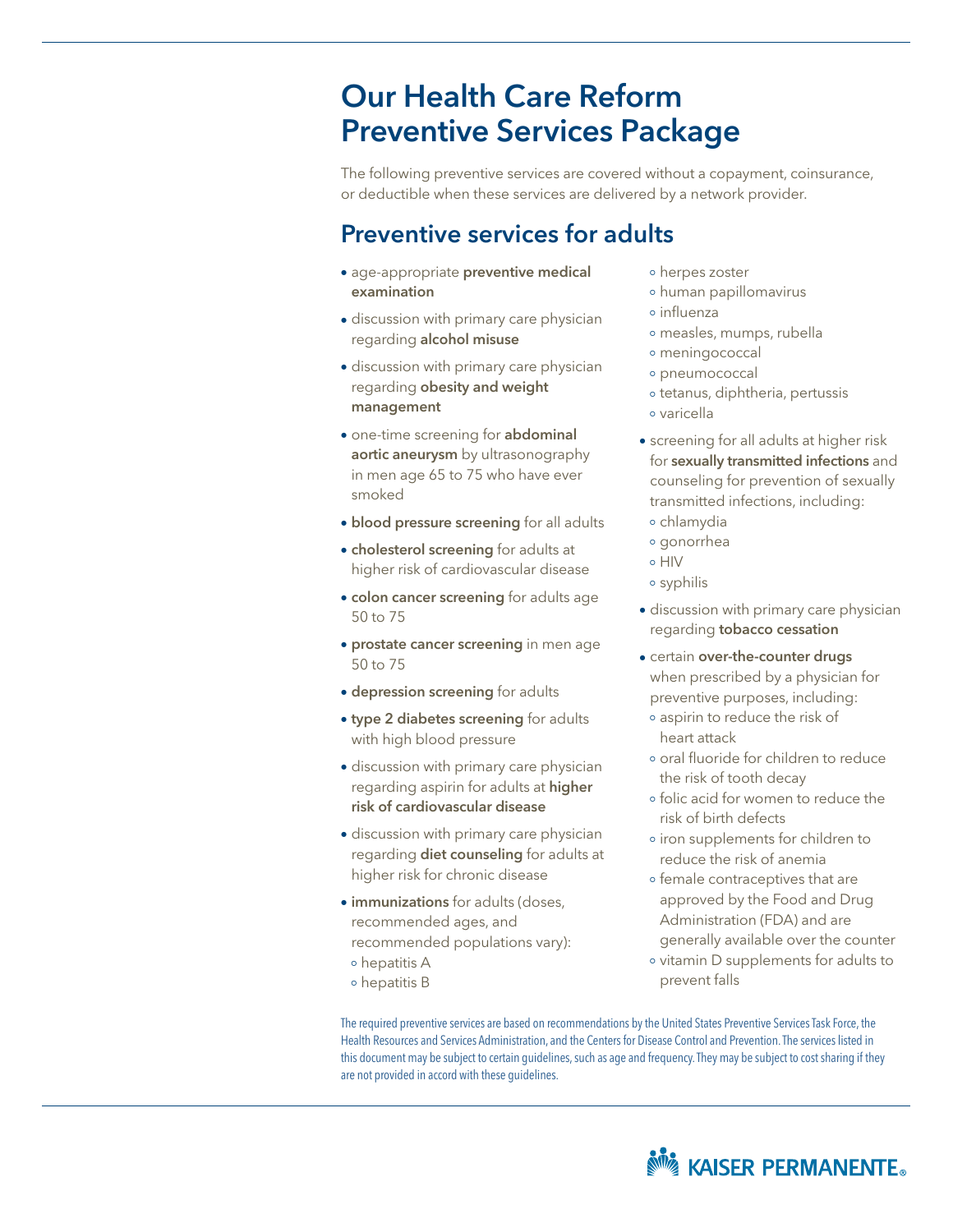### Preventive services for women, including pregnant women

- age-appropriate preventive medical examination
- discussion with primary care physician regarding **chemoprevention** in women at higher risk for breast cancer
- discussion with primary care physician regarding inherited susceptibility to breast and/or ovarian cancer
- mammography screening for breast cancer for women age 50 to 74
- mammography screening for breast cancer in other age groups as jointly determined by patient and physician
- **cervical cancer screening** in women age 21 to 65
- **osteoporosis screening** for women age 65 or older and women at higher risk
- discussion with primary care physician regarding tobacco cessation
- chlamydia infection screening for sexually active women (and men) at higher risk
- **gonorrhea screening** for all women at higher risk
- **syphilis screening** for all pregnant women and other women at higher risk
- anemia screening for pregnant women
- urinary tract or other infection screening for pregnant women
- hepatitis B screening for pregnant women at their first prenatal visit
- discussion with primary care physician about folic acid supplements for women who may become pregnant
- Rh incompatibility screening for pregnant women and follow-up testing for women at higher risk
- routine prenatal care visits
- discussion with primary care physician regarding preconception care
- discussion with primary care physician about interventions to promote and support breastfeeding and comprehensive lactation support and counseling
- provision of breastfeeding equipment
- gestational diabetes screening for pregnant women between 24 and 28 weeks of gestation and for pregnant women identified to be at high risk for diabetes
- discussion with primary care physician about interpersonal and domestic violence
- **female sterilizations** (Some group plans are not required to cover these services. For more information on whether your plan covers these services, see your *Evidence of Coverage* or contact your Kaiser Permanente representative.)
- prescribed, FDA-approved contraceptive devices and contraceptive drugs; discussion with primary care physician about contraceptive methods (Some group plans are not required to cover these services. For more information on whether your plan covers these services, see your *Evidence of Coverage* or contact your Kaiser Permanente representative.)
- in-depth genetic counseling to assess risk of carrying a mutation of breast cancer susceptibility genes, or BRCAs, for those women who meet U.S. Preventive Services Task Force guidelines
- **BRCA testing** for high-risk individuals and when services are ordered by a plan physician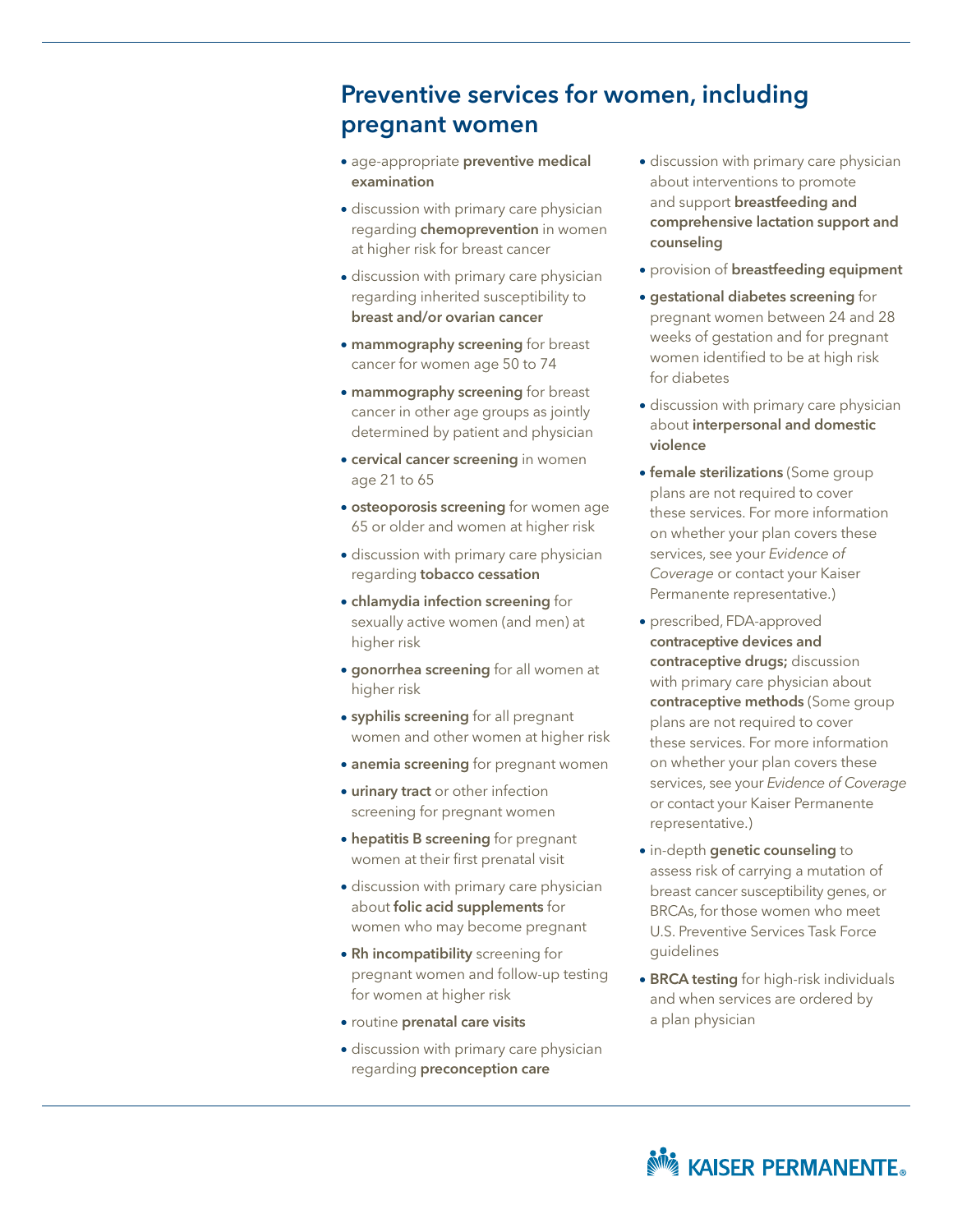#### Preventive services for children

- age-appropriate preventive medical examination
- medical history for all children throughout development
- height, weight, and body mass index measurements for children
- behavioral assessments for children of all ages by primary care physician
- developmental screening for children under 3 years and surveillance throughout childhood by primary care physician
- discussion with primary care physician regarding alcohol and drug use assessments for adolescents
- autism screening for children at age 18 months and 24 months by primary care physician
- cervical dysplasia screening for sexually active females
- congenital hypothyroidism screening for newborns
- phenylketonuria (PKU) screening in newborns
- dyslipidemia screening for children at higher risk of lipid disorders
- oral health risk assessment for young children by primary care physician
- **.** lead screening for children at risk of exposure
- discussion with primary care physician regarding obesity screening and counseling
- gonorrhea prevention medication for the eyes of all newborns
- hearing screening for all newborns
- vision screening for all children
- hematocrit or hemoglobin screening for children
- hemoglobinopathies or sickle cell screening for newborns
- tuberculin testing for children at higher risk of tuberculosis
- HIV screening for adolescents at higher risk
- sexually transmitted infection (STI) prevention counseling for adolescents at higher risk
- discussion with primary care physician regarding fluoride supplements for children who have no fluoride in their water source
- discussion with primary care physician regarding iron supplements for children age 6 months to 12 months who are at risk for anemia
- immunizations for children from birth to 18 years (doses, recommended ages, and recommended populations vary):
- diphtheria, tetanus, pertussis
- Haemophilus influenzae type B
- hepatitis A
- hepatitis B
- human papillomavirus
- inactivated poliovirus
- influenza
- measles, mumps, rubella
- meningococcal
- pneumococcal
- rotavirus
- varicella